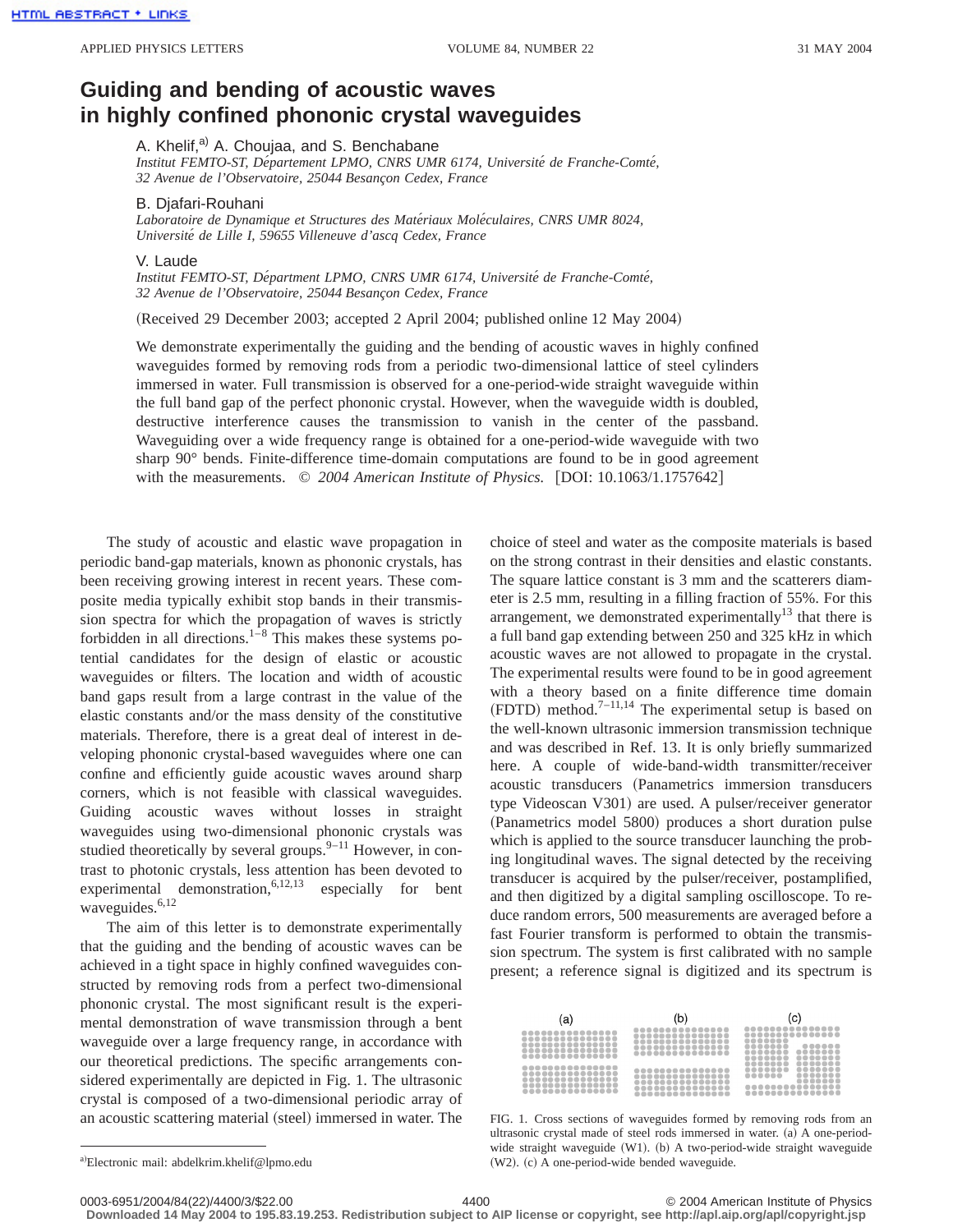

FIG. 2. (a) Experimental (solid line) and calculated (dashed line) transmission power spectra along waveguide W1 of Fig.  $1(a)$ . The experimental transmission of the perfect crystal in the  $\Gamma X$  direction (thin solid line) is shown for comparison. The gray regions delimit the full band gap for the perfect crystal. (b) Calculated longitudinal displacements averaged over one period at the frequency  $f = 287$  kHz. Gray levels are representative of the amplitude and range from black for negative to white for positive values.

used to normalize the subsequent transmission spectra. We first consider a straight waveguide, W1, created by removing exactly one row of cylinders along the propagation direction  $(X$  axis), as shown in Fig. 1(a). The length of the W1 is 15 periods or 45 mm and its width, defined by the distance between neighboring cylinders on both sides of the guide, is 3.5 mm. The measured transmission is displayed in Fig.  $2(a)$ . Throughout this letter, transmission values are normalized with respect to the entrance area of the waveguide. We observed full transmission of acoustic waves for certain frequencies within the phononic crystal stop-band. Full transmission within the waveguiding band is a strong though indirect indication that the wave is well confined within the waveguide and is guided with weak losses. The guiding band starts at 260 kHz and ends at 315 kHz, covering a large part of the stop band. For comparison, Fig.  $2(a)$  also displays the transmission spectrum for the perfect crystal along the *X* axis. The FDTD computation is seen to agree correctly with the measurements. To obtain a numerical confirmation of the waveguiding properties, the FDTD computation was used to simulate a monochromatic source at frequency  $f = 287$  kHz. The computed longitudinal displacements are displayed in Fig.  $2(b)$ . It is clearly seen that the part of the wave that is incident on the phononic crystal is fully reflected backwards, but that within the waveguide section the wave propagates without attenuation. At the exit of the waveguide, the wave is strongly diffracted since the output aperture is smaller than a wavelength in water  $(\lambda = 5.2$  mm at 287 kHz).

The effect of the width of the waveguide was evaluated by performing the same measurements with waveguide W2 depicted in Fig.  $1(b)$ . Exactly two cylinders' rows are now removed and the waveguide width is 6.5 mm. The measured transmission and the corresponding FDTD computation are shown in Fig.  $3(a)$ . Two distinct waveguiding bands are now observed within the stop band. In particular, a strong attenuation is observed around 285 kHz. To explain this phenomenon, the FDTD computation is again used to simulate a **Downloaded 14 May 2004 to 195.83.19.253. Redistribution subject to AIP license or copyright, see http://apl.aip.org/apl/copyright.jsp**



FIG. 3. (a) Same as Fig.  $2(a)$  but for waveguide W2 of Fig. 1(b). (b) Same as Fig. 2(b) at the frequency  $f = 287$  kHz.

monochromatic source at 287 kHz. The computed longitudinal displacements are displayed in Fig.  $3(b)$ . At that frequency, it is apparent that destructive interferences occur, resulting in the creation of a stop band in the waveguide band structure, as explained latter. It is worthwhile noting that such a phenomenon is not expected in classical waveguides and is here the result of the periodicity of the crystal structure. In order to understand the differences between waveguides W1 and W2, it is useful to obtain the one-dimensional band structures for the waveguide modes as reported in Fig. 4. They are obtained through the FDTD calculation by defining a super-cell of seven periods in the *Y* direction, i.e., the waveguides are repeated periodically every seven cells. It is expected that within the full band gap the



FIG. 4. Super-cell calculation of the dispersion relation for (a) waveguide W1 and (b) waveguide W2